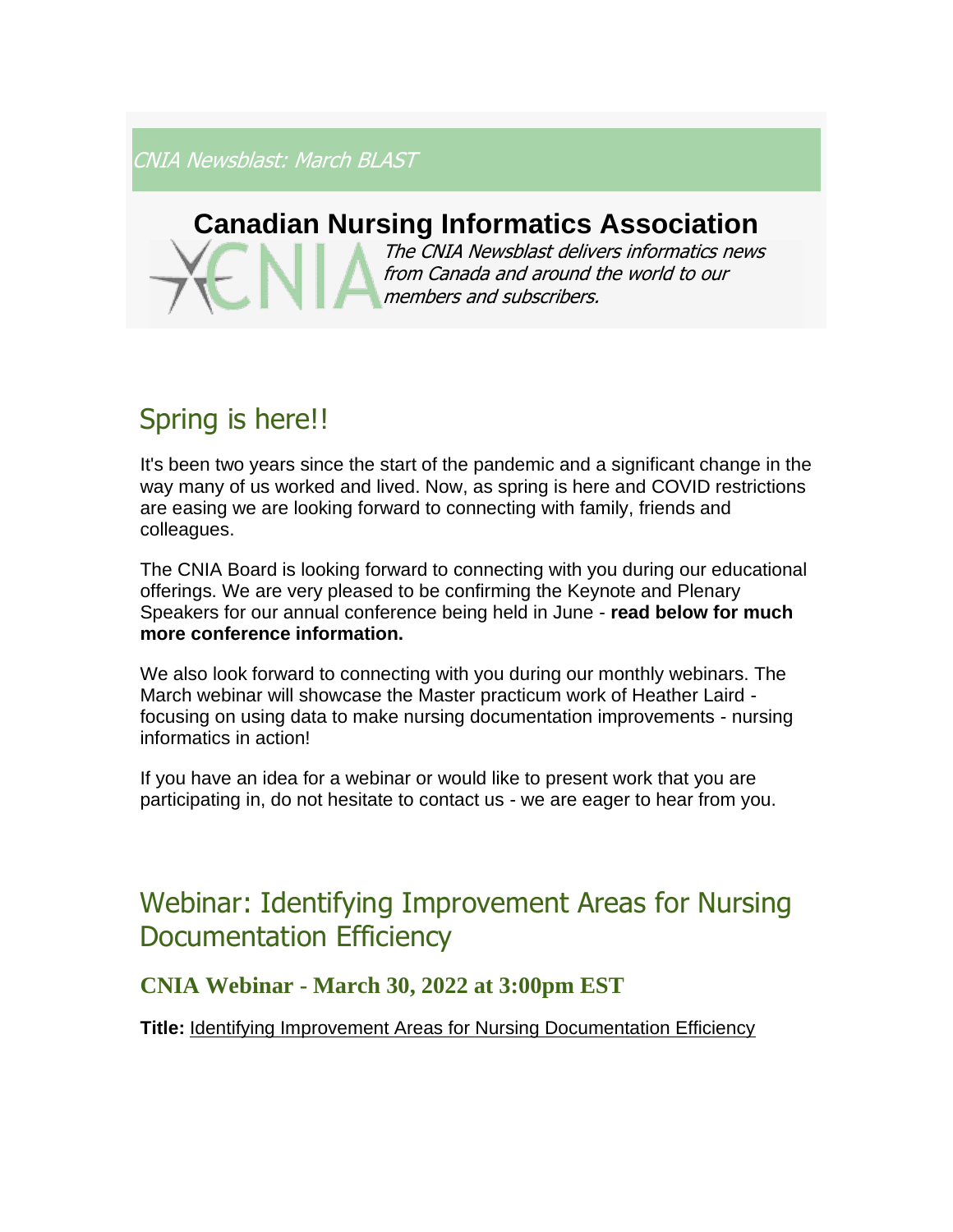**Presenter:** Heather Laird RN MN, Hospital for Sick Children, Toronto ON

**Description:** SickKids implemented a new EHR June 2018, ensuring complete electronic documentation across the entire organization. Following stabilization of the system a project was undertaken to assess the state of nursing documentation and to make recommendations for improving efficiencies. This presentation will review the data gathered, the methods used for collection and analysis, the findings and the associated recommendations.

**Bio:** Heather Laird has worked an an RN at SickKids for more than 10 years, primarily in Medical Specialties/Transplant. She worked as a Trainer during the EHR implementation and recently has taken on the role of Clinical Technology Nurse on the Physiological Monitor Replacement Project. Heather completed the nursing documentation assessment as part of her MN practicum.

Reminder: Webinars are open to CNIA members only, as a benefit of membership.

**[Registration](https://cnia.ca/event-4700473)** 

# Profiling CNIA Board Members:



**Éric Maillet Research Co-Director**

**How did you start your career in nursing? What first drew you to informatics?**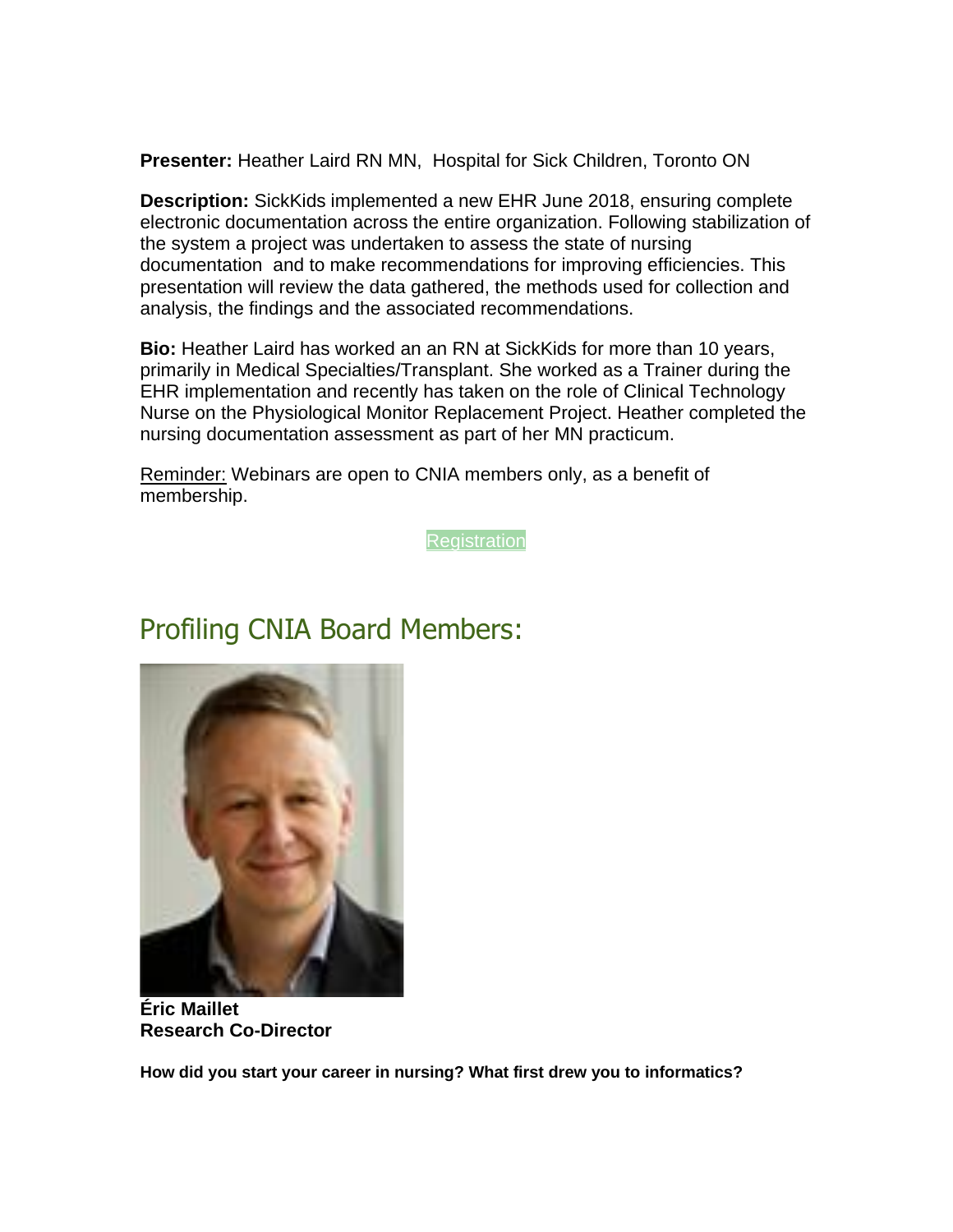When I started as an emergency room nurse, I was already a paramedic in the greater Montreal area. Shortly after starting my clinical practice, I began a Master's degree in Public Administration specializing in organizational analysis and development. I wanted to acquire knowledge and develop skills to optimize clinical practices and improve the quality and safety of care.

#### **What was your first role in informatics?**

I started to be involved in clinical computerization mandates in 2002 when I was working as a care activities coordinator at the Centre hospitalier de l'Université de Montréal (CHUM). In the course of my duties, I made some observations that led me to collaborate with expert nurses and decision-makers in order to develop best clinical practices for the follow-up of patients presenting various clinical risks. I took part in the development and implementation evidence-based practices to improve the quality and safety of care. In support of this optimization project, I contributed to the development of electronic modules in the electronic health record to better manage resources and to make clinical decisions based on more accurate data. I developed a management dashboard that reported operational, tactical and strategic data to better track care based on clinical and administrative indicators. Subsequently, I was involved in the working groups for the implementation of the electronic health record at the CHUM and the McGill University Health Centre (MUHC). In 2007, a new position of Clinical Computerization Project Management Advisor was created and I was the first to hold this position. My activities focused on the preparation, support and evaluation of clinical practice transformation projects supported by digital health technologies. Since the mandates I was given required me to search the scientific literature, I realized that little scientific research was being conducted on the subject in Quebec. I therefore decided to pursue my doctoral studies in public health at the Université de Montréal in the Health Services Management option. Afterwards, I was invited to do a postdoctoral fellowship at the Chair in Information Technology in the Health Sector at HEC Montréal.

#### **What is your current role and what is the focus of the role?**

After my studies, I obtained a position as assistant professor at the School of Nursing of the University of Sherbrooke in the Management profile. I teach courses that focus on change management, innovation, advanced practice nursing leadership, and health informatics. Since 2019, I have been the Director of Graduate Programs in Health Informatics at the Centre for Continuing Education of the Faculty of Medicine and Health Sciences. In this role, my goals are to enable students to glimpse issues and challenges and evidence-based pathways to transform clinical practice through innovation, leadership, evidence, and of course, digital health technologies.

Currently, there are no university programs or courses offered that specifically address nursing informatics in Quebec. I am using the strength of the Association québécoise des infirmières et infirmiers en systèmes et technologies de l'information (AQIISTI) [Quebec Nursing Informatics Association…] to offer accredited continuing education content to nurses in the province who are involved or interested in this important field of activity.

#### **What key messages do you have for nurses interested in working in the informatics field?**

It is essential to develop a critical sense of the design, adoption and use of digital health technologies that are made available to nurses. Technologies tend not to align with nurses' informational needs, disrupt their clinical reasoning process, to make their practice more fragmented, which burdens their practice. However, nurses are well positioned to see the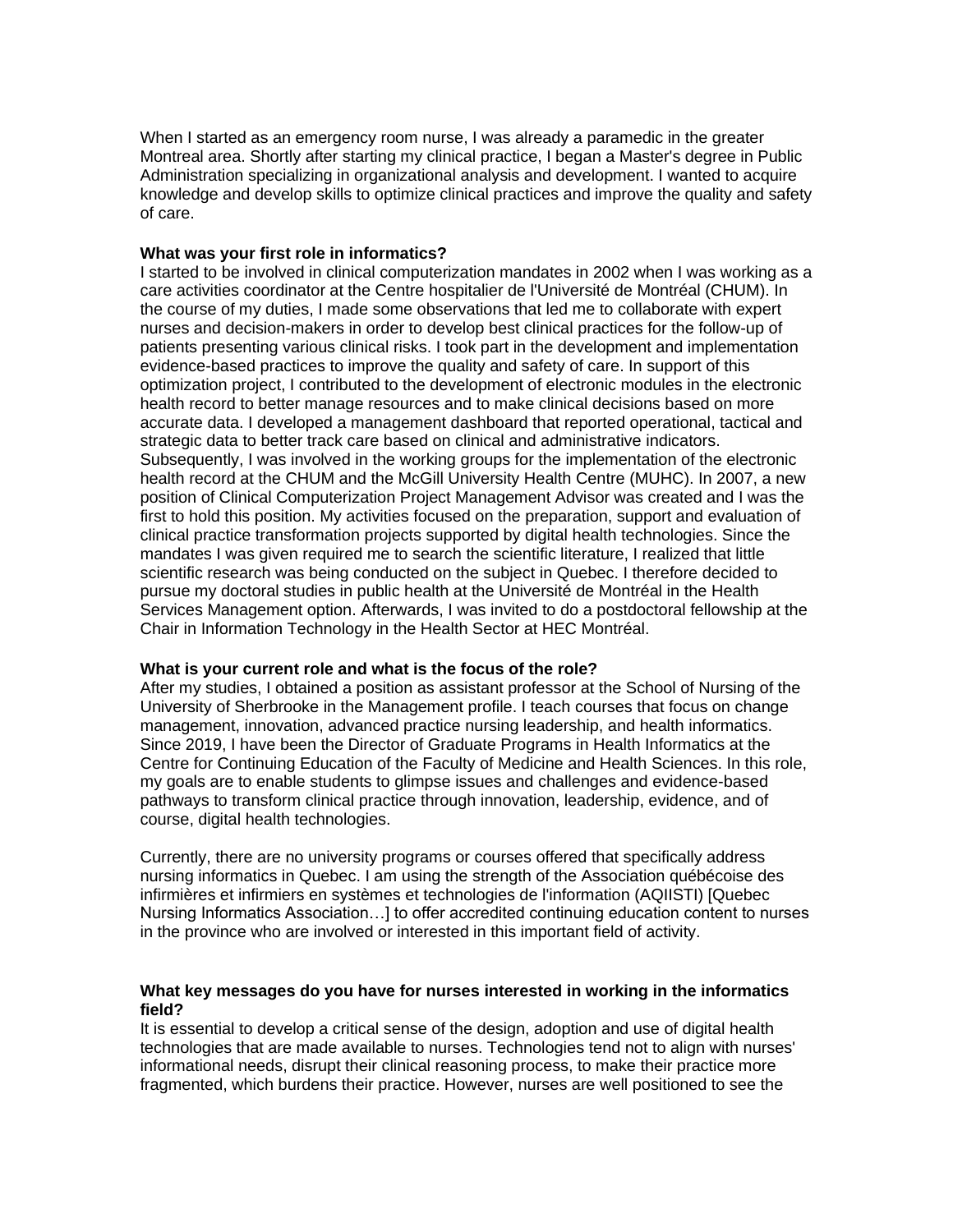opportunities for innovation and to overcome the barriers that prevent them from making their full contribution to patients, their families and their care teams. It is therefore essential that they actively engage in practice transformation initiatives. They must seize the opportunities that emerge in a digital paradigm, which implies mastering the scope of their professional practice, taking their place on the care team and providing strong nursing leadership to be able to innovate. Information resources must enable them to fully play their central role in the care team, to make better decisions, to choose the optimal interventions and to generate the best outcomes for patients and their families. Nurses are not simply users of the systems, but decision makers.

The computerization of nursing practice must take place in all settings where nurses are found, i.e., in primary care and community health, and not only in acute care institutions from a curative perspective. Finally, digital health technologies must allow nurses to better play their role as central pivot in the care team and to be able to promote health and prevent disease, fundamental aspects for the discipline that are too often absent in digital environments.

#### **Final thoughts**

I have been involved in nursing informatics for 20 years, including nearly 10 years as president of AQIISTI and 5 years as co-director of research at CNIA. After all these years, I have noticed that the intracurricular content of baccalaureate and master's programs in nursing often leaves too little to digital health technologies to properly prepare students and nurses for their proper use and to enable them to face the associated issues and challenges.

All nurses are change agents in all settings: they need to embrace nursing informatics and recognize that it is an integral and fundamental part of their clinical practice. There is great potential associated with digital health that cannot be captured without them. They must not leave the design and development of digital health technologies to others. As a pillar of the health care team, nurses must actively engage as coordinators of information flows and contribute to the optimization of the local, regional and national infostructures to improve practice, quality and safety of care.

#### **Comment avez-vous commencé votre carrière d'infirmier? Qu'est-ce qui vous a attiré en premier lieu vers l'informatique?**

--------

Quand j'ai commencé comme infirmier à la salle d'urgence, j'étais déjà technicien ambulancier dans la grande région de Montréal. Peu après avoir commencé ma pratique clinique, j'ai débuté une maîtrise en administration publique spécialisée en analyse et développement des organisations. Je souhaitais acquérir des connaissances et développer des compétences pour optimiser les pratiques cliniques et améliorer la qualité et la sécurité des soins.

#### **Quel a été votre premier rôle en informatique?**

J'ai commencé à être impliqué dans des mandats d'informatisation clinique en 2002 alors que j'étais coordonnateur d'activités de soins au Centre hospitalier de l'Université de Montréal. Dans le cadre de mes fonctions, j'ai fait quelques constats qui m'ont amené à collaborer avec des infirmières expertes et décideurs afin développer des meilleures pratiques cliniques pour le suivi de patients présentant des risques cliniques divers. J'ai collaboré au développement et à l'implantation de processus cliniques optimisés pour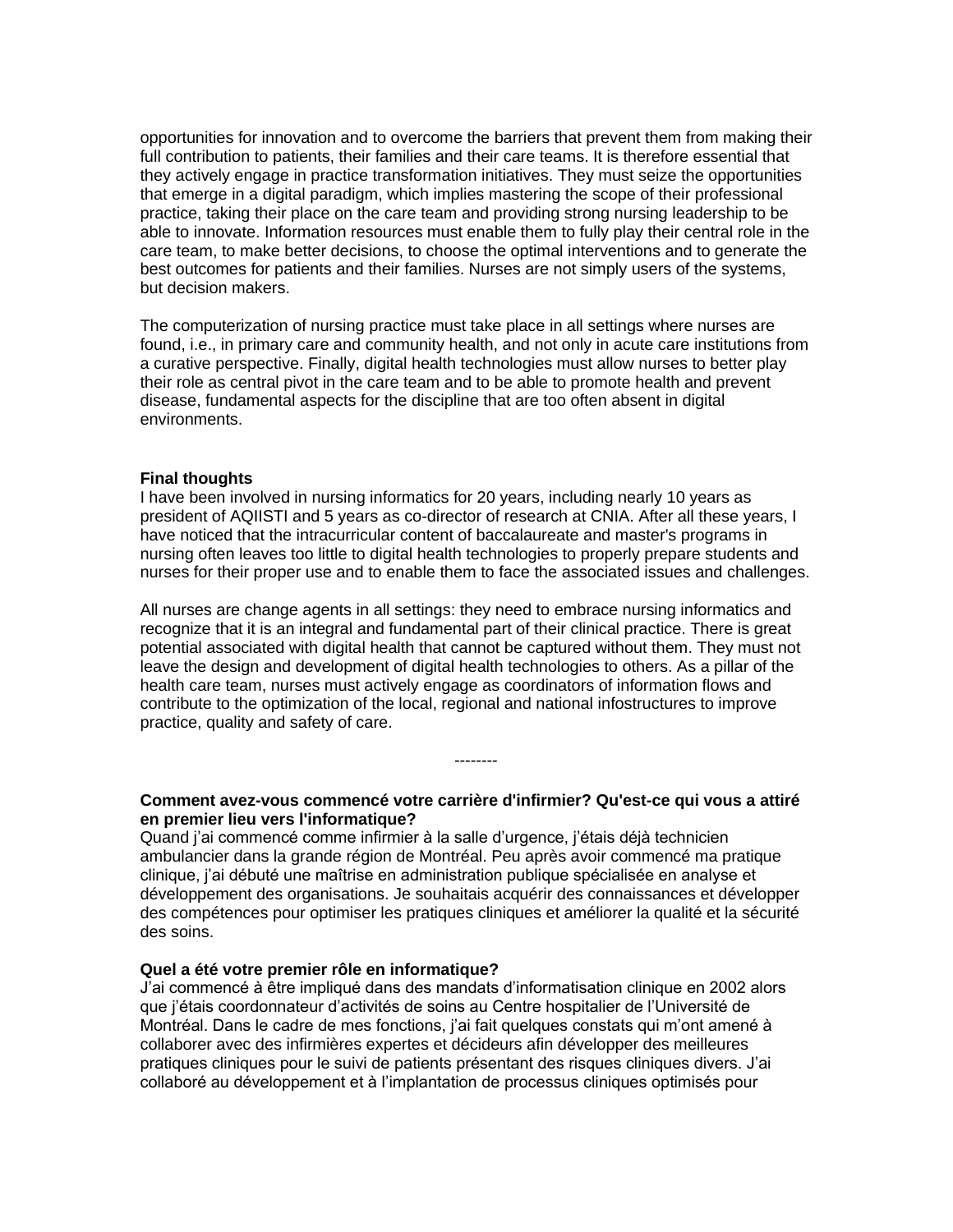améliorer la qualité et la sécurité des soins. En appui à ce projet d'amélioration de la qualité, j'ai contribué au développement de modules intégrés au dossier de santé électronique pour mieux gérer les ressources et afin de prendre des décisions cliniques fondées sur des données plus précises. J'ai développé un tableau de bord de gestion qui rapportait des données au niveaux opérationnel, tactiques et stratégiques pour mieux suivre des indicateurs de soins et de gestion.

Par la suite, j'ai été impliqué dans les groupes de travail pour l'implantation du dossier de santé électronique au CHUM et au Centre universitaire de santé McGill (CUSM). En 2007, un nouveau poste de Conseiller en gestion de projets d'informatisation clinique a été créé et j'ai été le premier détenteur de ce poste. Mes activités ciblaient la préparation, l'accompagnement et l'évaluation de projets de transformation des pratiques cliniques supportées par les technologies en santé numériques. Puisque les mandats qui m'étaient confiés nécessitaient de sonder la littérature scientifique, j'ai constaté que peu de recherche scientifique était réalisée sur le sujet au Québec. J'ai donc décidé de poursuivre mes études au doctorat en santé publique à l'Université de Montréal dans l'option Gestion des services de la santé. Par la suite, j'ai été invité à réaliser un stage postdoctoral à la Chaire en technologie de l'information dans le secteur de la santé à HEC Montréal.

#### **Quel est votre rôle actuel et quel est l'objectif de ce rôle?**

Après mes études, j'ai obtenu un poste de professeur adjoint à l'École des sciences infirmières de l'Université de Sherbrooke dans le profil Gestion. J'enseigne des cours qui portent sur la gestion du changement, la gestion de projet, l'innovation, le leadership en pratique infirmière avancée et sur l'informatique de la santé. Depuis 2019, je suis Directeur des programmes de 2<sup>e</sup>cycle en informatique de la santé au Centre de formation continue de la Faculté de médecine et des sciences de la santé. Dans le cadre de ces fonctions, mes objectifs consistent à permettre aux étudiants d'entrevoir des enjeux, des défis et des pistes prometteuses pour transformer les pratiques cliniques en misant sur l'innovation, le leadership, les données probantes et bien évidemment, les technologies en santé numériques. À l'heure actuelle, il n'y a pas de programme universitaire ou cours offerts qui portent spécifiquement sur l'informatique infirmière au Québec. Je mets à contribution la force de l'Association québécoise des infirmières et infirmiers en systèmes et technologies de l'information (AQIISTI) pour offrir un contenu de formation accrédité aux infirmières de la province qui s'intéressent à cet important sujet.

#### **Quels messages clés avez-vous à transmettre aux infirmières et infirmiers intéressés à travailler dans le domaine de l'informatique?**

Il est primordial de développer un sens critique face à la conception, à l'adoption et à l'utilisation des technologies en santé numériques qu'on met à la disposition des infirmières. Les technologies ont tendance à ne pas s'aligner avec les besoins informationnels des infirmières, à altérer leur processus de raisonnement clinique, à fragmenter leur démarche de soins, ce qui alourdit leur pratique. Elles sont toutefois bien placées pour entrevoir les possibilités d'innovation et surmonter les obstacles qui les empêchent d'apporter leur pleine contribution auprès des patients, de leur famille et des équipes de soins. Il est donc essentiel qu'elles s'engagent activement dans les démarches de transformation des pratiques. Elles doivent saisir les occasions qui émergent dans un paradigme numérique, ce qui implique de bien maitriser l'étendue de leur pratique professionnelle, de prendre leur place dans l'équipe de soins et d'assurer un leadership infirmier fort pour être en mesure d'innover. Les ressources informationnelles doivent leur permettre de pleinement jouer leur rôle central dans l'équipe de soins, de prendre de meilleures décisions, de choisir les interventions optimales et de générer les meilleures retombées pour les patients et leurs familles. Les infirmières ne sont pas simplement des utilisatrices des systèmes : elles sont des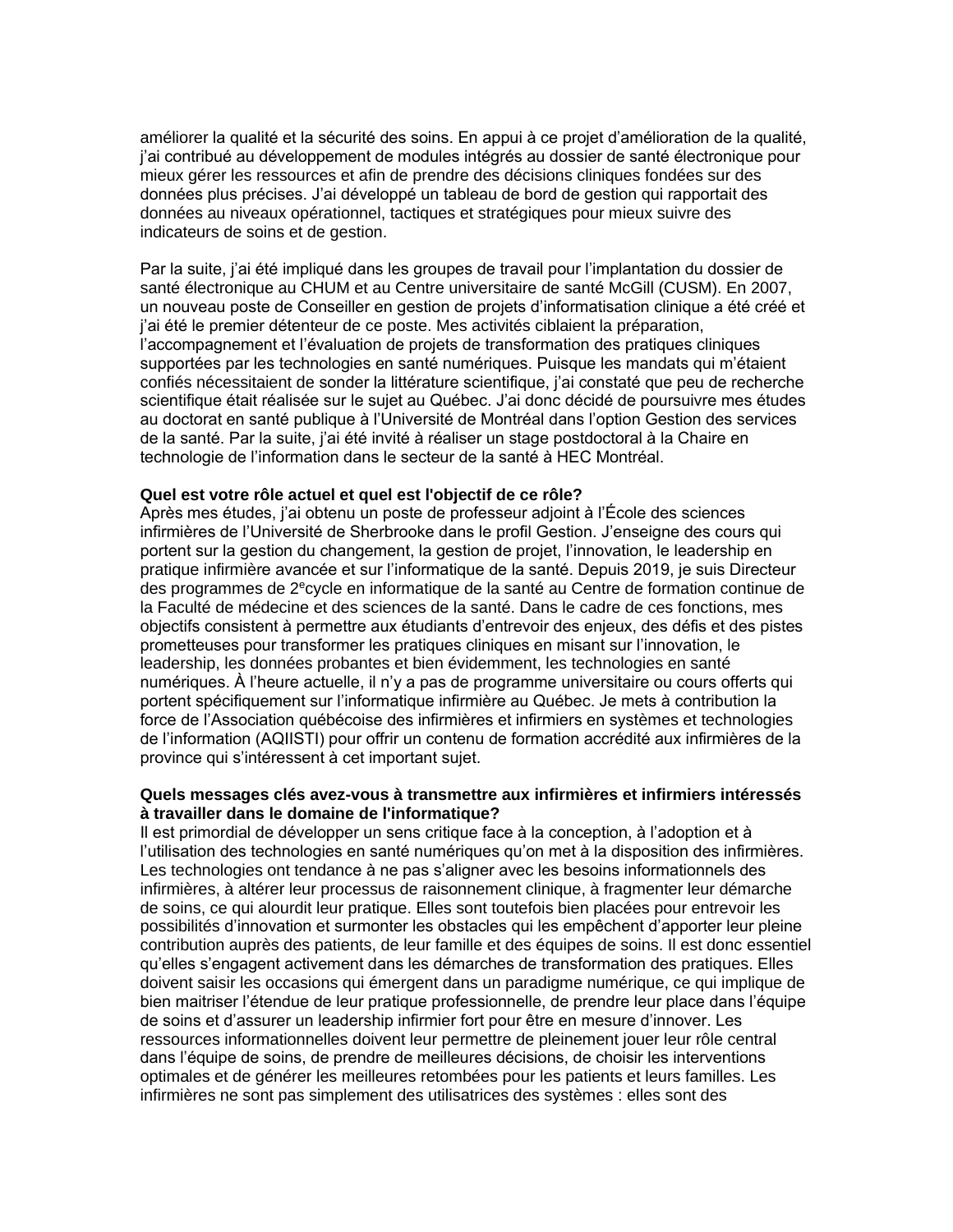professionnelles du savoir qui ont besoin de données et informations utiles et pertinentes, de même que de savoirs de pointe pour prendre les meilleures décisions pour leurs patients et leurs familles.

L'informatisation de la pratique infirmière doit se dévoiler dans l'ensemble des milieux où se trouvent les infirmières, notamment en soins de santé primaires, en santé communautaire, et non seulement dans les établissements de soins aigus dans une perspective curative du soin. Enfin, les technologies en santé numériques doivent permettre aux infirmières de mieux jouer leur rôle de pivot central dans l'équipe de soins et de pouvoir promouvoir la santé et prévenir la maladie, des aspects fondamentaux pour la discipline qui est trop souvent limité, voire absent dans les environnements numériques.

#### **Dernières réflexions**

Je suis impliqué dans l'informatique infirmière depuis 20 ans, dont près de 10 ans comme président de l'AQIISTI et 5 ans comme codirecteur de la recherche à la CNIA. Après toutes ces années, je constate que le contenu intracurriculaire des programmes au baccalauréat et à la maîtrise en sciences infirmières laisse souvent trop peu aux technologies en santé numérique pour bien préparer les étudiantes et les infirmières à une bonne utilisation et pour leur permettre de faire face aux enjeux et défis associés. Beaucoup reste à faire à cet égard.

Les infirmières sont des agents de changement : elles doivent s'intéresser à l'informatique infirmière et reconnaître que cela fait partie intégrante et fondamentale de leur pratique. Un grand potentiel pour améliorer les pratiques cliniques ne pourra être capté sans elles. Elles ne doivent pas laisser la conception et le développement des technologies en santé numériques aux autres. Comme pilier de l'équipe de soins, les infirmières doivent s'engager activement comme coordonnatrices des flux d'information et contribuer à l'optimisation de l'infostructure locale, régionale et nationale pour améliorer les pratiques, la qualité et sécurité des soins.



**Elizabeth Borycki Research Co-Director**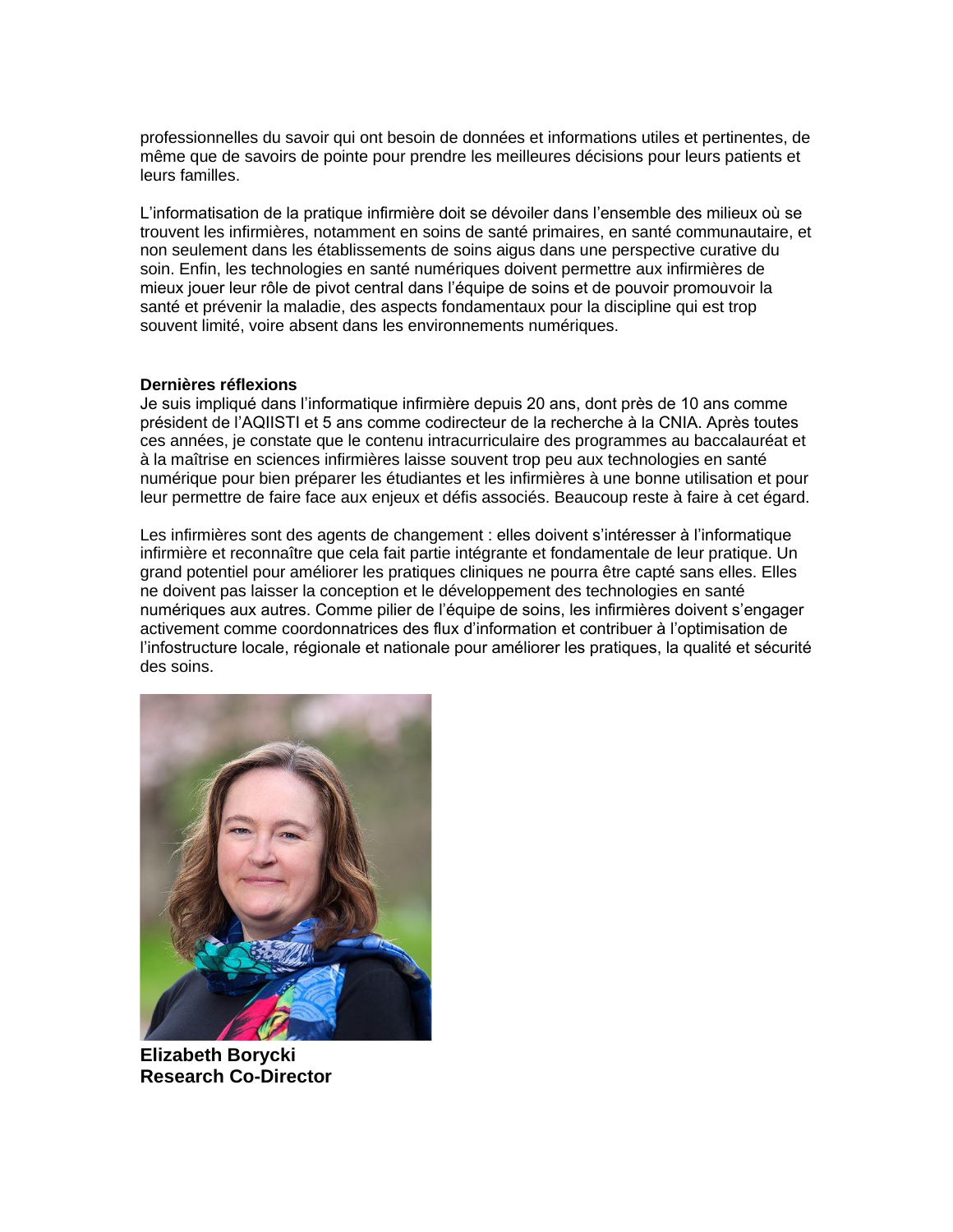#### **How did you start your career in nursing? What drew you to informatics?**

I first became interested in nursing informatics when I began working at one of the most highly digitalized hospitals in Toronto, Ontario as a Clinical Nurse Specialist. I worked on a project, where I implemented the Registered Nurses Association of Ontario wound and skin care best practice guideline. During the implementation, I learned about the importance of electronic health records in providing nurses with point of care support in the form of clinical documentation, decision support tools, and online educational resources. As part of the implementation, I re-designed and modernized components of the electronic health record to support nursing wound and skin care activities. I was drawn to health informatics as a result so I could help to make healthcare more effective through the appropriate use of technologies.

#### **What was your first role in informatics?**

My first role in nursing informatics was that of a Clinical Informatics Specialist in a large teaching hospital in Ontario. I worked on several clinical informatics projects. I was part of a team that worked on implementing computerized provider order entry and clinical documentation. During that time, I enjoyed learning about software design, testing, implementation and evaluation.

#### **What is your current role and what is the focus of the role?**

I am a Professor in the School of Health Information Science at the University of Victoria, British Columbia. I spend my time conducting health (and nursing) informatics research and teaching. My research focuses on health technology safety, systems design, human factors and data science. I teach undergraduate and graduate students the School's health informatics programs and in our double degree graduate program in nursing and health informatics.

#### **What key messages do you have for nurses interested in working in the informatics field?**

If you have an interest in a career in nursing informatics, consider pursuing formal nursing informatics education. Over the past several years, there have been many changes in the educational landscape of nursing programs. There are graduate programs in nursing and health informatics in both online and on-campus formats across Canada. Also, always seek out opportunities to extend your knowledge around the design, development, implementation and maintenance of health technologies. There is a significant need to advance nursing informatics knowledge and there is a need for nurses to contribute their expertise to this growing field of study and practice.

#### **Any final thoughts?**

Nursing and health informatics is a wide field of research and practice. There are many areas of focus. If you enjoy learning about and developing technologies, you will find this area of nursing very rewarding!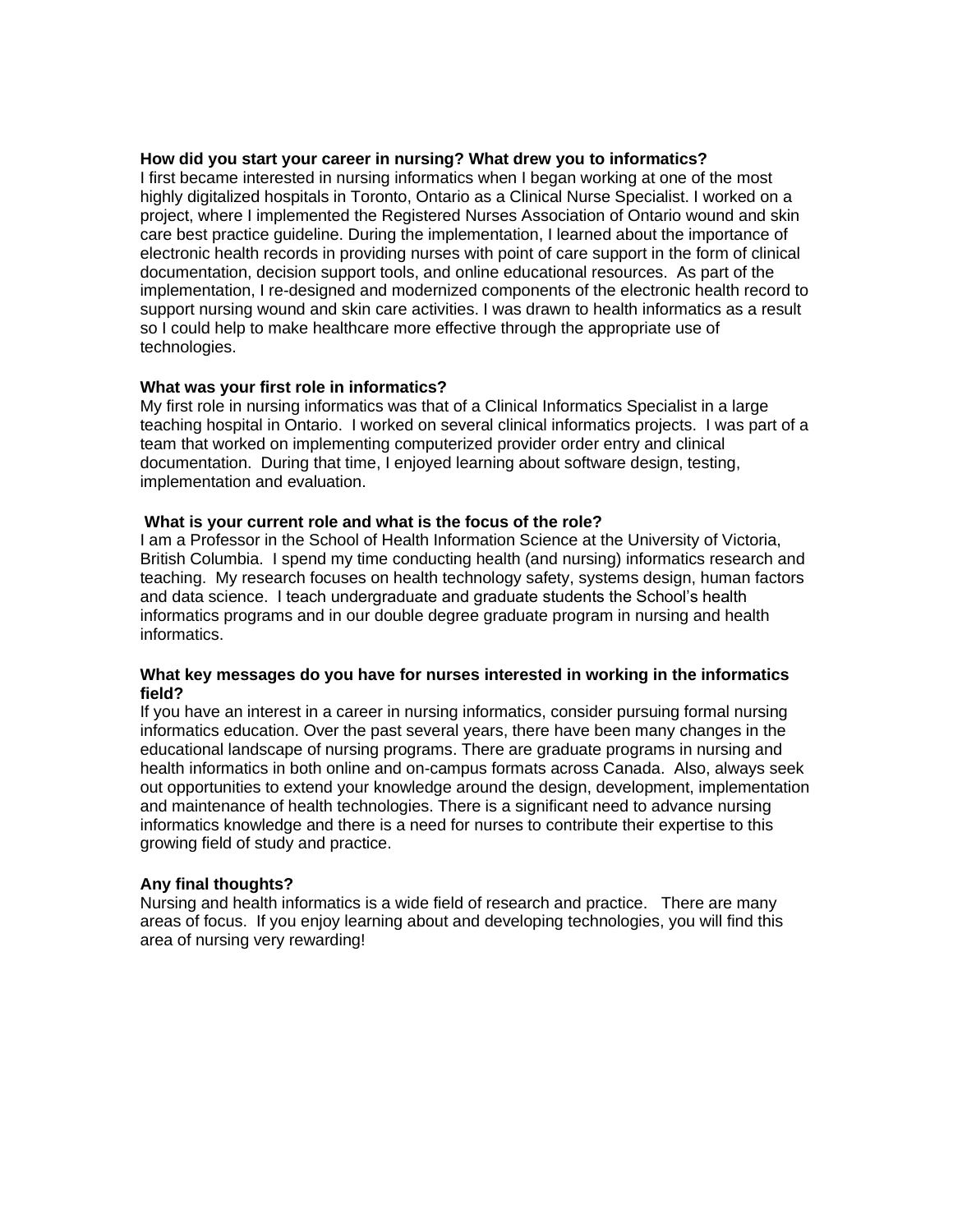

This year's virtual conference theme celebrates nurses' leadership and contributions to the many incredible advancements and innovative solutions that enabled optimal digitized care and quality nursing practice and education across Canada. Please join us in bringing together Canada's nursing informatics community to learn and network, as we continue to transform nursing practice in a post pandemic era and a digitized healthcare environment. Submissions are welcome from all domains of nursing (Education, clinical practice, research, administration, & policy) to any of the following tracks:

#### **Conference Tracks:**

1. Knowledge to Action: Data Informed Practice, Process, & Decision Making This track creates opportunities for conference participants to learn about research and/or project initiatives associated with how nursing documentation, interdisciplinary care team data, and clinical decision support tools support/optimize:

- clinical decision making at the point of care
- care planning
- patient outcome measurement

2. Human Factors: Use & Usability, Integrating Technology & EHR Design This track creates opportunities for conference participants to learn about research and/or project initiatives associated with how the integration of computing, and biomedical technologies intersects with and safely optimizes:

• the quality of nursing practice and workflow (clinical standards)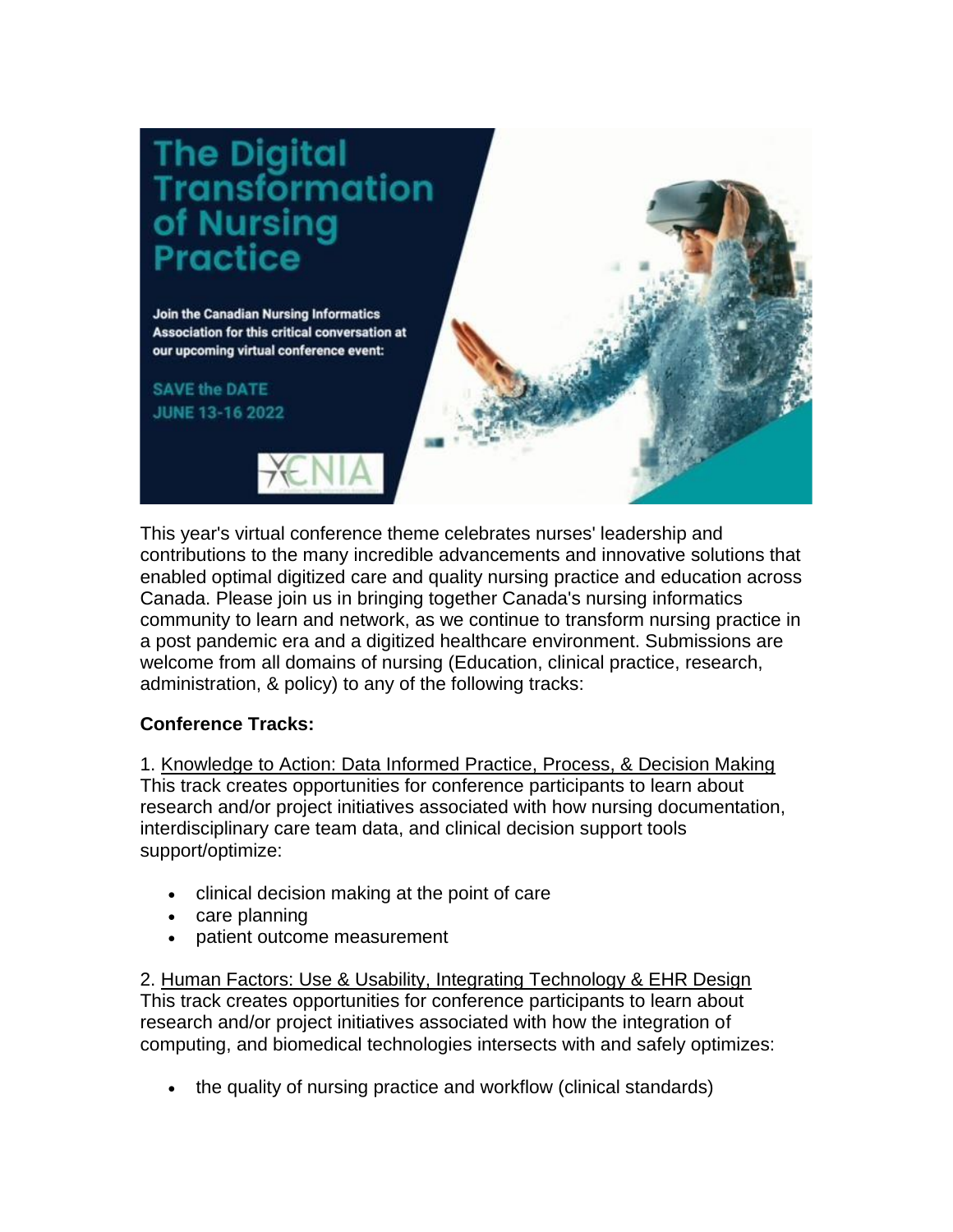- EHR design
- digital automation of nursing documentation

#### 3. Nurses Leading Emerging Technology Use & Innovation across all domains of nursing practice

This track creates opportunities for conference participants to learn about research and/or project initiatives associated with how nurses have creatively integrated the use of telephony, virtual health, computing, and bio-medical technologies to drive new evidenced based practices and workflows that enhance the quality of care and the nursing profession.

4. Quality & Safety: Communication & Collaboration Across Transitions of Care This track creates opportunities for conference participants to learn about research and/or project initiatives associated with how nurses interact with care team members to establish comprehensive and complete digital documentation and workflows to enable the safe transfer of patients; inter-unit, across care venues, and/or discharge to home.

#### The **Call for Abstracts** is open and **extended to March 31st** Visit the [Conference Page](https://cnia.ca/EmailTracker/LinkTracker.ashx?linkAndRecipientCode=xUGv5Ll6LwscGKIu3xfnTv2EQQkRaVP7NzBlyrz0IZRmPjx5XyiHMgPD6EEXWS0fVGS0aucYiWWh5nqh%2b8Gfxgo68uLIcgklX0A%2bCMeHXoM%3d)

### **Conférence virtuelle annuelle de l'Association canadienne d'informatique infirmière (CNIA) 2022**

L'appel de résumés est maintenant ouvert - visitez la page de la conférence de la CNIA. L'inscription sera bientôt disponible !

Cette année, le thème de la conférence virtuelle célèbre les incroyables progrès et les solutions novatrices qui contribuent à l'optimisation de la qualité de la pratique infirmière et des soins supportés par les technologies en santé numériques partout au Canada. Qu'il s'agisse des répercussions associées à la pandémie, de l'isolement des patients et des résidents par rapport à leur famille, ou de la demande croissante d'initiatives en santé numérique, la contribution des infirmières et infirmiers pour la transformation de soins axés sur la qualité est incontournable. Joignez-vous à nous pour rassembler la communauté informatique infirmière du Canada afin d'apprendre, d'échanger et de développer nos réseaux, afin de continuer à transformer la pratique infirmière.

#### **Thèmes de la conférence:**

1. Des connaissances à l'action : Pratiques, processus et prises de décisions éclairés par les données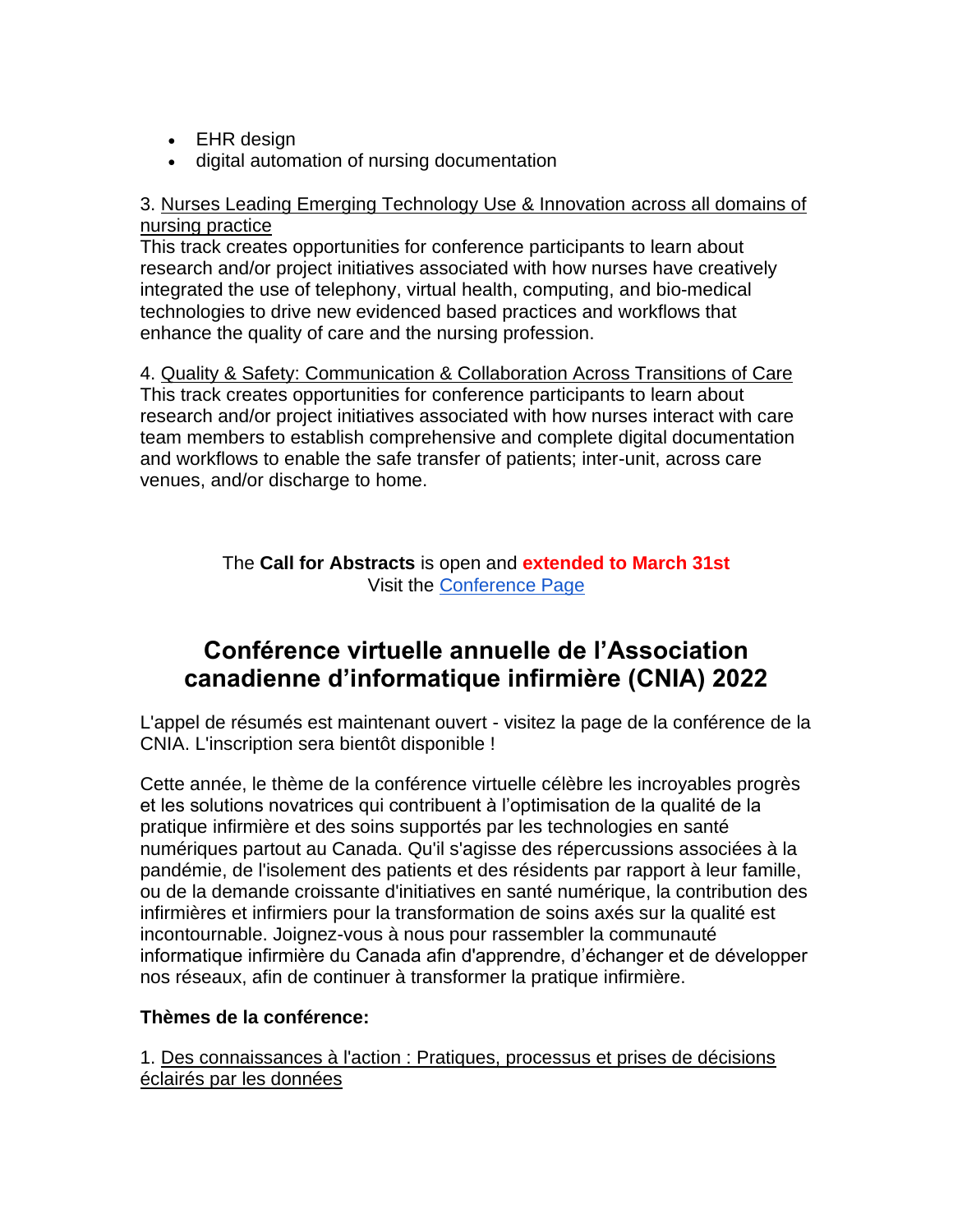Ce thème permet aux participants à la conférence d'en apprendre davantage sur les initiatives de recherche ou de projet liées à la façon dont la documentation des soins infirmiers est effectuée dans la pratique et/ou des initiatives de projets associés à la façon dont la documentation infirmière, les données des équipes de soins interdisciplinaires et les outils d'aide à la décision clinique soutiennent/optimisent :

- la prise de décisions cliniques au chevet,
- la planification des soins
- la mesure des retombées de soins pour le patient

2. Facteurs humains : Utilisation et convivialité, intégration de la technologie et conception du Dossier de santé électronique (DSÉ):

Ce thème permet aux participants à la conférence de s'informer sur les initiatives de recherche et/ou des initiatives de projet associées à la façon dont les technologies informatiques et biomédicales s'arriment et s'intègrent en toute sécurité avec :

• la qualité de la pratique et du flux de travail des soins infirmiers (normes cliniques) • la conception du DSÉ

• l'automatisation numérique de la documentation des soins infirmiers

#### 3. Les infirmières à la tête de l'utilisation des technologies émergentes et de l'innovation:

Ce thème permet aux participants à la conférence de s'informer sur les initiatives de recherche et/ou des initiatives de projet associées à la façon dont les infirmières ont intégré de manière créative l'utilisation de la santé virtuelle, de l'informatique et des technologies biomédicales pour conduire de nouvelles pratiques et flux de travail fondés sur des preuves qui améliorent la qualité des soins.

#### 4. Qualité et sécurité : Communication et collaboration à travers les transitions de soins:

Ce thème permet aux participants à la conférence de s'informer sur les initiatives de recherche et/ou de projet liées à la manière dont les infirmières interagissent avec les membres de l'équipe de soins pour établir une documentation numérique et des flux de travail complets et exhaustifs afin de permettre le transfert en toute sécurité des patients, entre les unités, entre les lieux de soins et/ou la sortie à domicile.

SOUMISSION DU RÉSUMÉ : Soumettre un résumé pour présenter lors de notre conférence annuelle nationale sur le site web de la CNIA à l'adresse: cnia.ca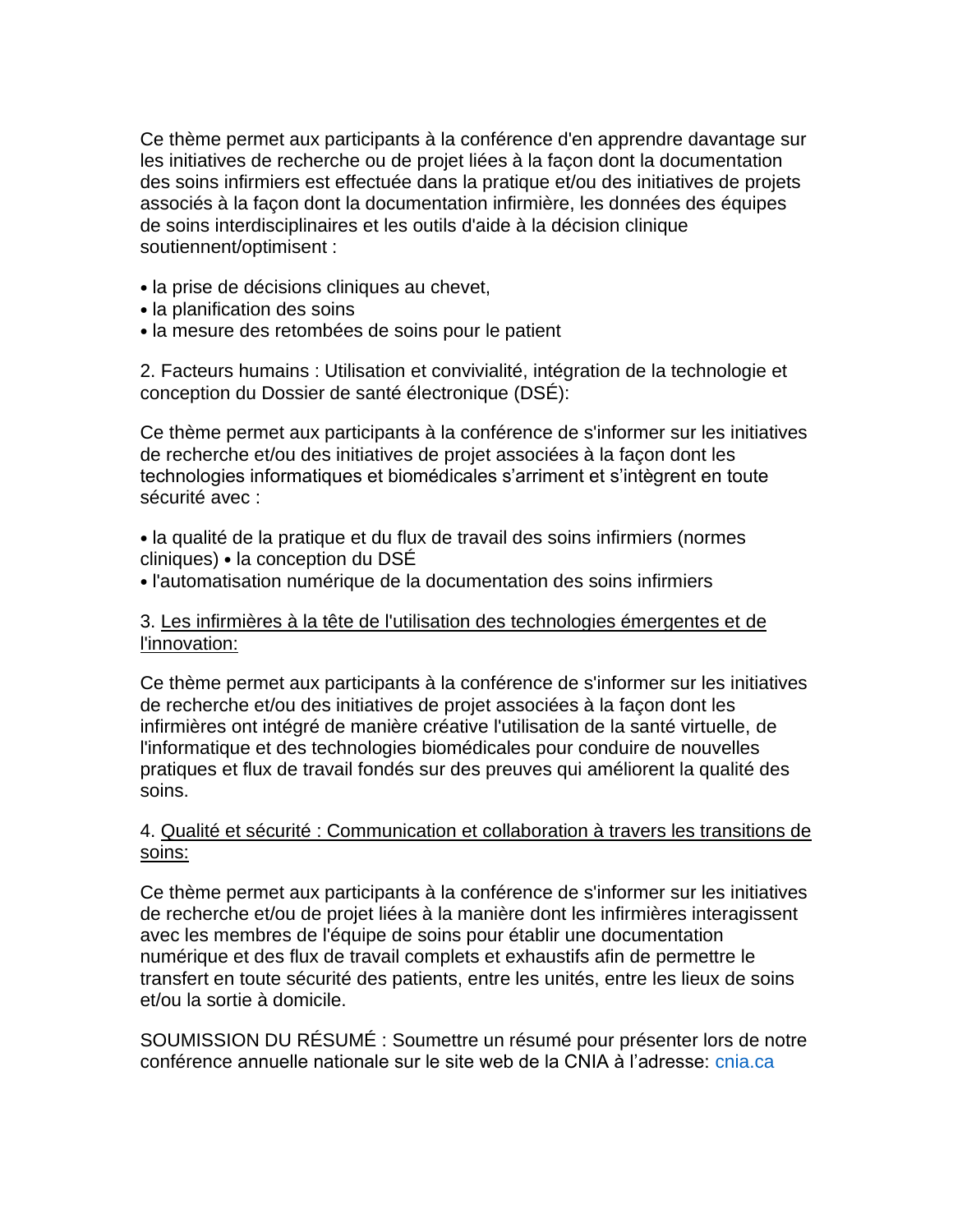#### DATE LIMITE DE SOUMISSION: **Jeudi 31 mars 2022**

Pour toute question liée à cette conférence, veuillez nous contacter à l'adresse suivante: communications@cnia.ca

*La mission de la CNIA : Avoir un impact positif sur les retombées de soins de santé en faisant progresser le leadership en informatique infirmière.*

*La vision de la CNIA : Chaque infirmière et chaque milieu optimisent l'informatique et la santé numérique pour tous.*

REMARQUE: l'Association canadienne d'informatique infirmière (CNIA) accueille toutes les propositions portant sur l'avenir numérique des soins infirmiers soumises par des cliniciens, des gestionnaires, des enseignants, des étudiants, des décideurs et des chercheurs. Les thèmes proposés offrent une certaine latitude pour permettre d'accommoder et d'intégrer les sujets des résumés soumis dans la programmation de la conférence. Pour de plus amples renseignements, consultez notre vision, notre mission et nos objectifs à l'adresse : https://cnia.ca/about

## **CONFERENCE REGISTRATION Opens March 28th**

|                    | <b>Early Bird Registration</b><br>March 28 <sup>th</sup> to May 15th | Regular<br>May 16 <sup>th</sup> to<br><b>Conference Dates</b> |  |
|--------------------|----------------------------------------------------------------------|---------------------------------------------------------------|--|
| <b>CNIA Member</b> | \$125                                                                | \$140                                                         |  |
| <b>Non-Member</b>  | \$200                                                                | \$225                                                         |  |
| <b>Student</b>     | \$50 plus<br>free membership pkg                                     | $$65$ plus<br>free membership pkg                             |  |

To Register - Visit the [Conference Page](https://cnia.ca/EmailTracker/LinkTracker.ashx?linkAndRecipientCode=xUGv5Ll6LwscGKIu3xfnTv2EQQkRaVP7NzBlyrz0IZRmPjx5XyiHMgPD6EEXWS0fVGS0aucYiWWh5nqh%2b8Gfxgo68uLIcgklX0A%2bCMeHXoM%3d)

**Keynote Speakers:**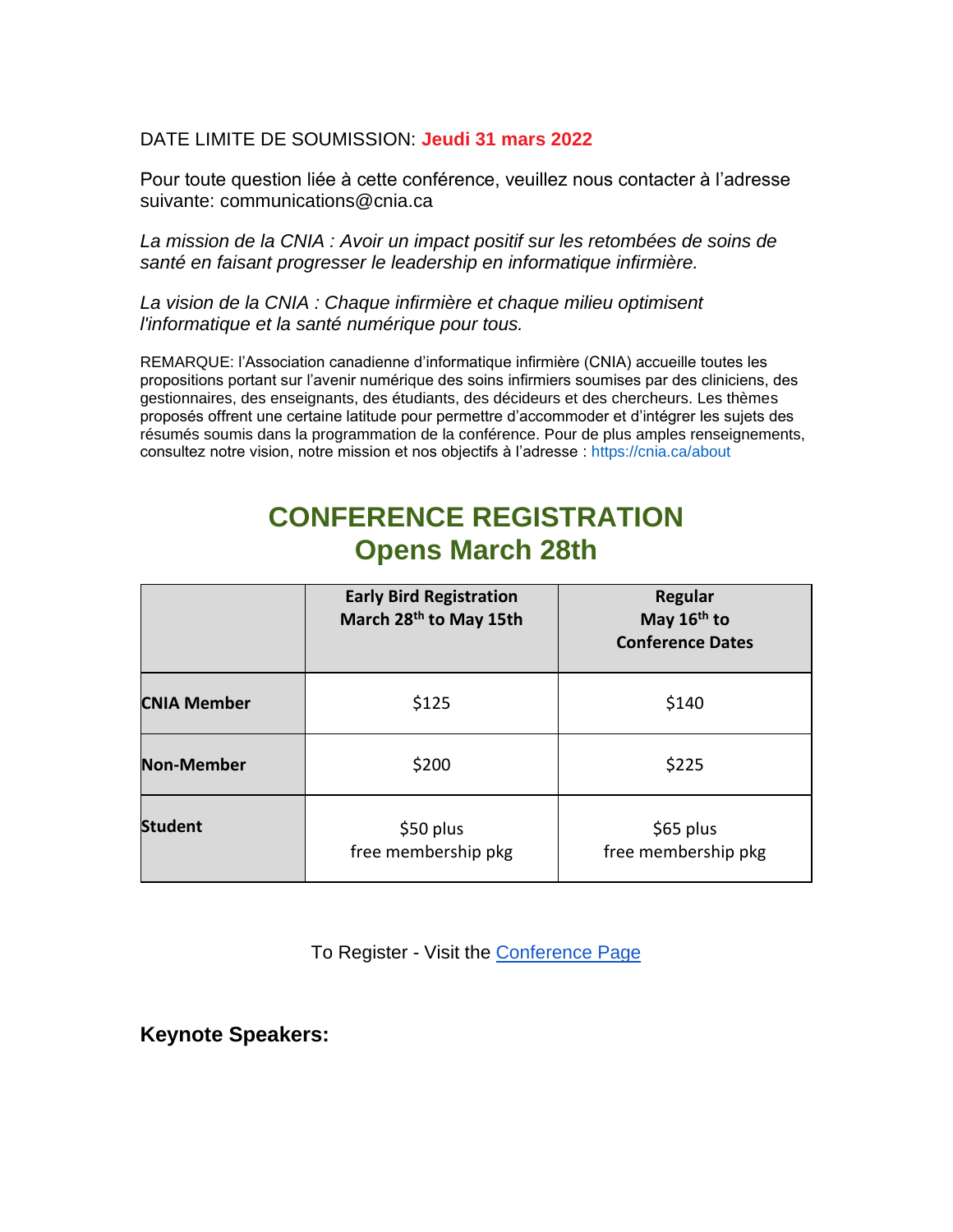

**Opening Keynote** - A pivotal time for nurse informatics leaders as the pandemic expedites healthcare transformation **Sonia Pagliaroli** RN, MSc, CPHIMS-CA

As Chief Nursing Officer for Cerner Canada, Ms. Pagliaroli strives to partner with Canadian Cerner clients to ensure the value of improved safety and quality of care is realized through the utilization of Cerner technology solutions. Sonia Pagliaroli is a Registered Nurse and clinical informatics professional (CPHIMS-CA) with frontline clinical experience and over 15 years of senior management and leadership expertise. She holds board positions as Director of Membership for the Canadian Nursing Informatics Association and Director of Membership for the HIMSS Ontario Chapter. Her passion is in data sharing, standards and reducing clinician burden and as such, is an active participant of the National Nursing Data Standards group. She is a graduate of the Masters of Health Information Science from University of Victoria.



**Closing Keynote** - Digital compassion: An essential part of nursing practice **Gillian Strudwick** RN MN PhD

Gillian Strudwick RN, PhD, FAMIA is a Registered Nurse, holding the positions of Chief Clinical Informatics Officer and Scientist at the Centre for Addiction and Mental Health. She is also an Assistant Professor at the Institute of Health Policy, Management and Evaluation at the University of Toronto. Dr. Strudwick serves as a board member for AMS Healthcare and the Village Family Health Team.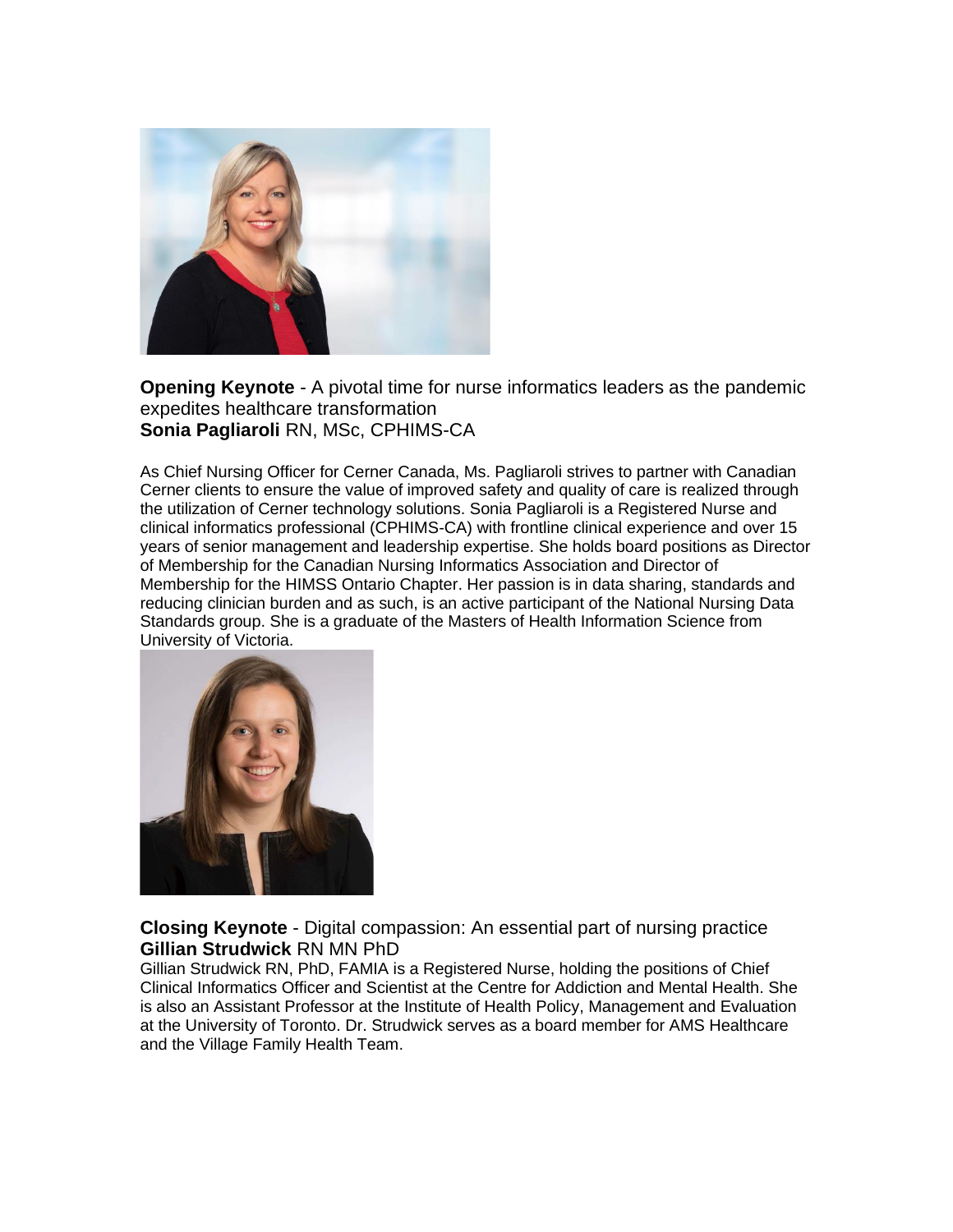# **CONFERENCE AT A GLANCE**

|                       | <b>Time Block 1</b>                                                                                 | <b>Time Block 2</b>                                                                                  |
|-----------------------|-----------------------------------------------------------------------------------------------------|------------------------------------------------------------------------------------------------------|
|                       | 8:00 - 9:30 am Pacific Daylight Time (Vancouver)<br>9:00 -10:30 am Mountain Daylight Time (Calgary) | 12:00 - 1:30 pm Pacific Daylight Time (Vancouver)<br>1:00 - 2:30 pm Mountain Daylight Time (Calgary) |
|                       | 9:00 - 10:30 am Central Standard Time (Saskatoon)                                                   | 1:00 - 2:30 pm Central Standard Time (Saskatoon)                                                     |
|                       | 10:00 - 11:30 am Central Daylight Time (Winnipeg)                                                   | 2:00 - 3:30 pm Central Daylight Time (Winnipeg)                                                      |
|                       | 11:00 am - 12:30 pm Eastern Daylight Time (Toronto)                                                 | 3:00 - 4:30 pm Eastern Daylight Time (Toronto)                                                       |
|                       | 12:00 - 1:30 pm Atlantic Daylight Time (Halifax)                                                    | 4:00 - 5:30 pm Atlantic Daylight Time (Halifax)                                                      |
| Monday,               | <b>Pre-conference Workshop:</b>                                                                     | <b>Pre-conference Workshop:</b>                                                                      |
| June 13 <sup>th</sup> | Introduction to Nursing Informatics                                                                 | <b>Sustaining Digital Care Environments</b>                                                          |
|                       | <b>Opening Keynote:</b>                                                                             |                                                                                                      |
| Tuesday,              | A pivotal time for nurse informatics                                                                | <b>Posters &amp; Networking</b>                                                                      |
| June 14 <sup>th</sup> | leaders as the pandemic expedites                                                                   |                                                                                                      |
|                       | healthcare transformation                                                                           |                                                                                                      |
|                       | Sonia Pagliaroli                                                                                    |                                                                                                      |
| Wednesday,            | <b>Plenary Session:</b>                                                                             | <b>Concurrent Sessions</b>                                                                           |
| June 15 <sup>th</sup> | From Innovation to Practice                                                                         |                                                                                                      |
|                       | Dr. Lillian Hung                                                                                    |                                                                                                      |
|                       |                                                                                                     |                                                                                                      |
|                       |                                                                                                     | <b>Closing Keynote:</b>                                                                              |
| Thursday,             | <b>Panel Discussion</b>                                                                             | Digital compassion: An essential part                                                                |
| June 16 <sup>th</sup> | TBD                                                                                                 | of nursing practice                                                                                  |
|                       |                                                                                                     | <b>Dr. Gillian Strudwick</b>                                                                         |

**Please direct any questions related to the conference** 

**to** [communications@cnia.ca](mailto:communications@cnia.ca)

# Volunteer Opportunities to Assist with the CNIA Virtual Conference

There are a number of ways to assist with the conference that include:

- participating on the Planning Committee and have a say in the content and structure of the conference
- assisting with managing one of the virtual rooms during the conference to ensure that sessions run smoothly
- take a lead on sending messages via our 2 primary social media platforms - Twitter and LinkedIn

If you are interested please contact Barb Cross - President-Elect and Chair of the CNIA Conference 2022 at [president-elect@cnia.ca](mailto:president-elect@cnia.ca)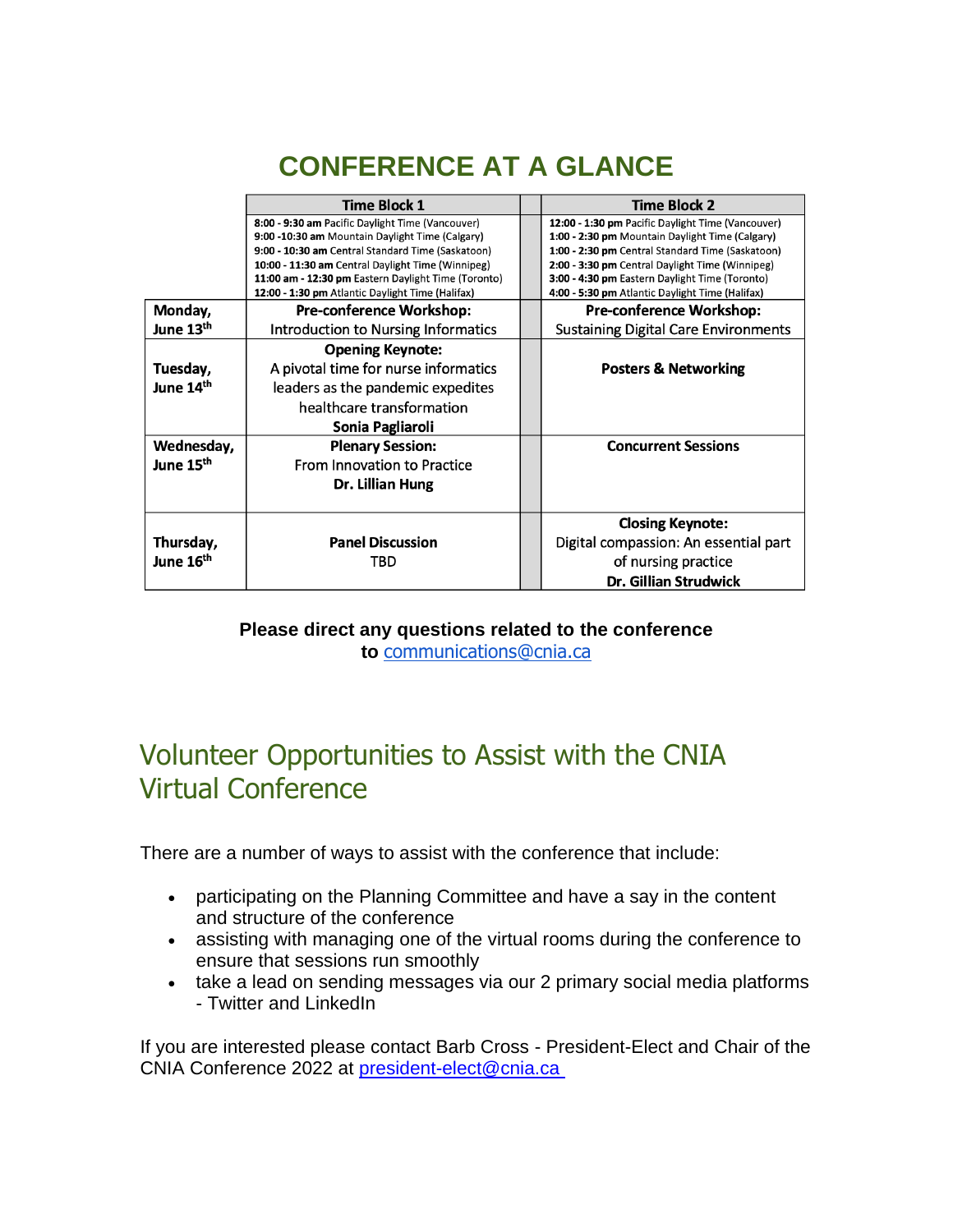## New CNIA Award: Diversifying & Strengthening Nursing Informatics // Nouveaux prix: Diversifier et renforcer l'informatique infirmière

*La traduction française suit.*

#### **New Award: Diversifying & Strengthening Nursing Informatics**

At CNIA, we recognize that there is a persistent homogeneity in nursing leadership and informatics, with members frequently belonging to historically dominant and privileged groups that do not reflect the diversity of the nursing profession nor of the Canadian population.

To help address this issue, we're thrilled to launch a new award for diversifying and strengthening nursing informatics in Canada. Two \$500 awards and free virtual conference registration will be made available.

Applicants (nurses or nursing students) will be asked to share how historically under-represented perspectives in nursing informatics, including their own, are necessary to improve digital health for all (i.e., the use of data and digital technologies in healthcare - including social media and apps).

CNIA membership is not required to apply, but we encourage all applicants to join. Remember – student membership is free! The deadline to apply is March 31st, 2022.

For further instructions and the link to the Google submission form, please download the pdf here: [https://cnia.ca/Awards#Diversity](https://cnia.ca/EmailTracker/LinkTracker.ashx?linkAndRecipientCode=y5f7pnpjvtBUPzWua%2fEfWW%2fDZM5wh86X%2bk6if1RGtm%2bXPLOsD4tgGj%2bzKdvdejfVnJiGn%2bSi0X%2bjyho1gct6EE8mbhe17uCM1ow%2bihbXABg%3d)

If you have any questions, email [awards@cnia.ca.](mailto:awards@cnia.ca)

\*\*\*\*\*

#### **Nouveaux Prix : Diversifier et renforcer l'informatique infirmière**

Au CNIA, nous reconnaissons qu'il existe une homogénéité persistante dans le direction infirmier et l'informatique, les membres appartenant souvent à des groupes historiquement dominants et privilégiés qui ne reflètent pas la diversité de la profession infirmière ni de la population canadienne.

Pour aider à résoudre ce problème, nous sommes heureux de lancer un nouveau prix pour la diversification et le renforcement de l'informatique infirmière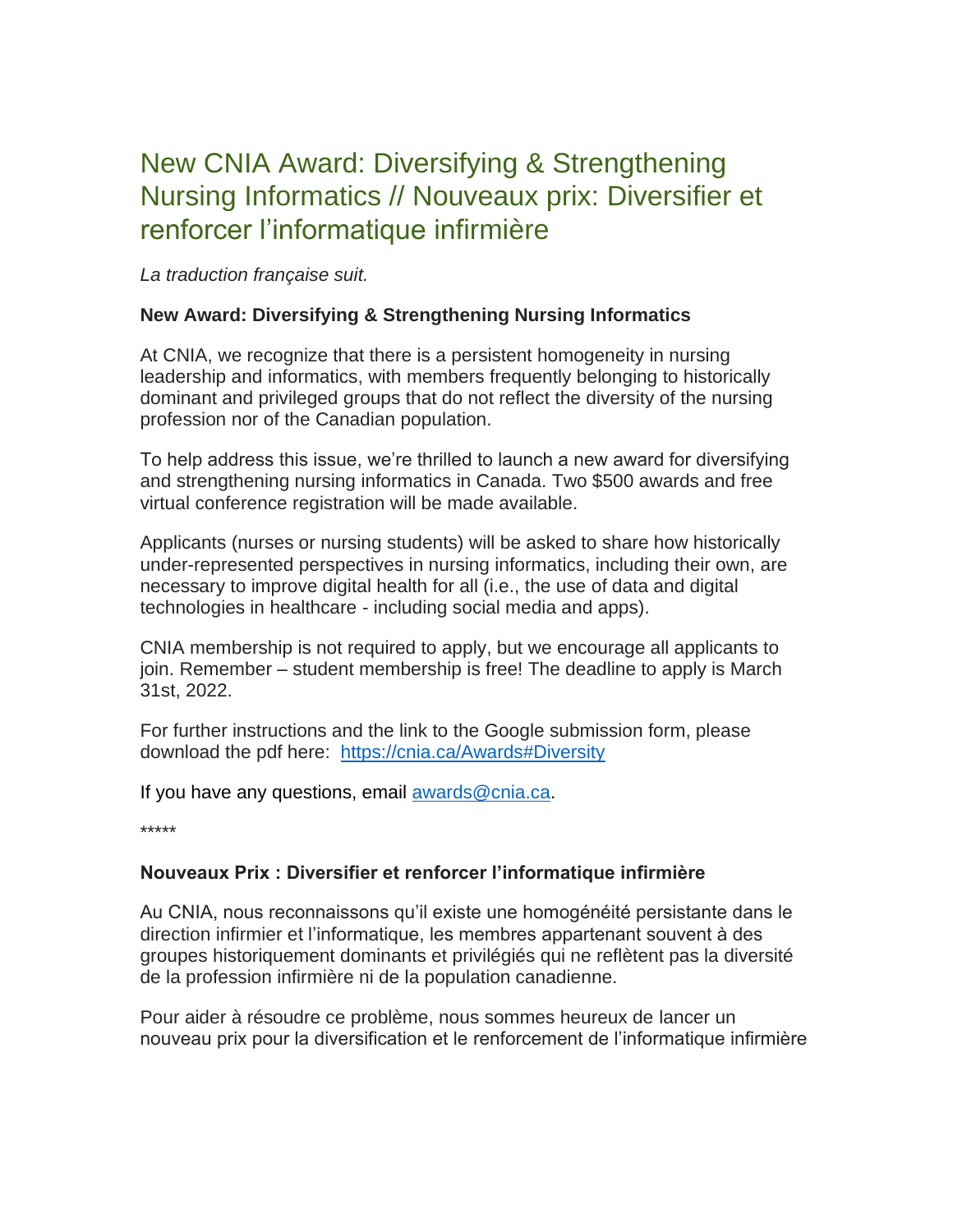au Canada. Deux prix de 500 \$ et l'inscription gratuite au conférence virtuelle seront offerts.

Les candidats (infirmières ou étudiantes en soins infirmiers) seront invités à expliquer comment les perspectives historiquement sous-représentées en informatique des soins infirmiers, y compris les leurs, sont nécessaires pour améliorer la santé numérique pour tous (donc l'utilisation des données et des technologies numériques dans les soins de santé - y compris les médias sociaux et les applications).

L'adhésion à l'ACII n'est pas obligatoire, mais nous encourageons tous les candidats à s'inscrire. N'oubliez pas que l'adhésion des étudiants est gratuite! La date limite pour présenter une demande est le 31 mars 2022.

Pour plus d'instructions et le lien vers le formulaire de soumission Google, veuillez télécharger le pdf ici : [https://cnia.ca/Awards#Diversity](https://cnia.ca/EmailTracker/LinkTracker.ashx?linkAndRecipientCode=y5f7pnpjvtBUPzWua%2fEfWW%2fDZM5wh86X%2bk6if1RGtm%2bXPLOsD4tgGj%2bzKdvdejfVnJiGn%2bSi0X%2bjyho1gct6EE8mbhe17uCM1ow%2bihbXABg%3d)

Si vous avez des questions, envoyez un e-mail à [awards@cnia.ca.](mailto:awards@cnia.ca)

## **1ST WORKSHOP ON ARTIFICIAL INTELLIGENCE IN NURSING:** ADVANCES. METHODS AND PATH **FORWARD**

**JUNE 17TH. 2022** 

co-located with the 20th International Conference on Artificial Intelligence in Medicine (AIME 20202) - In person in Halifax, NS, Canada

# Topics of interest

- Clinical decision support
- Standardized health terminologies
- Machine learning/Data mining/Deep learning
- Natural language processing
- Implementation science
- Algorithm biases